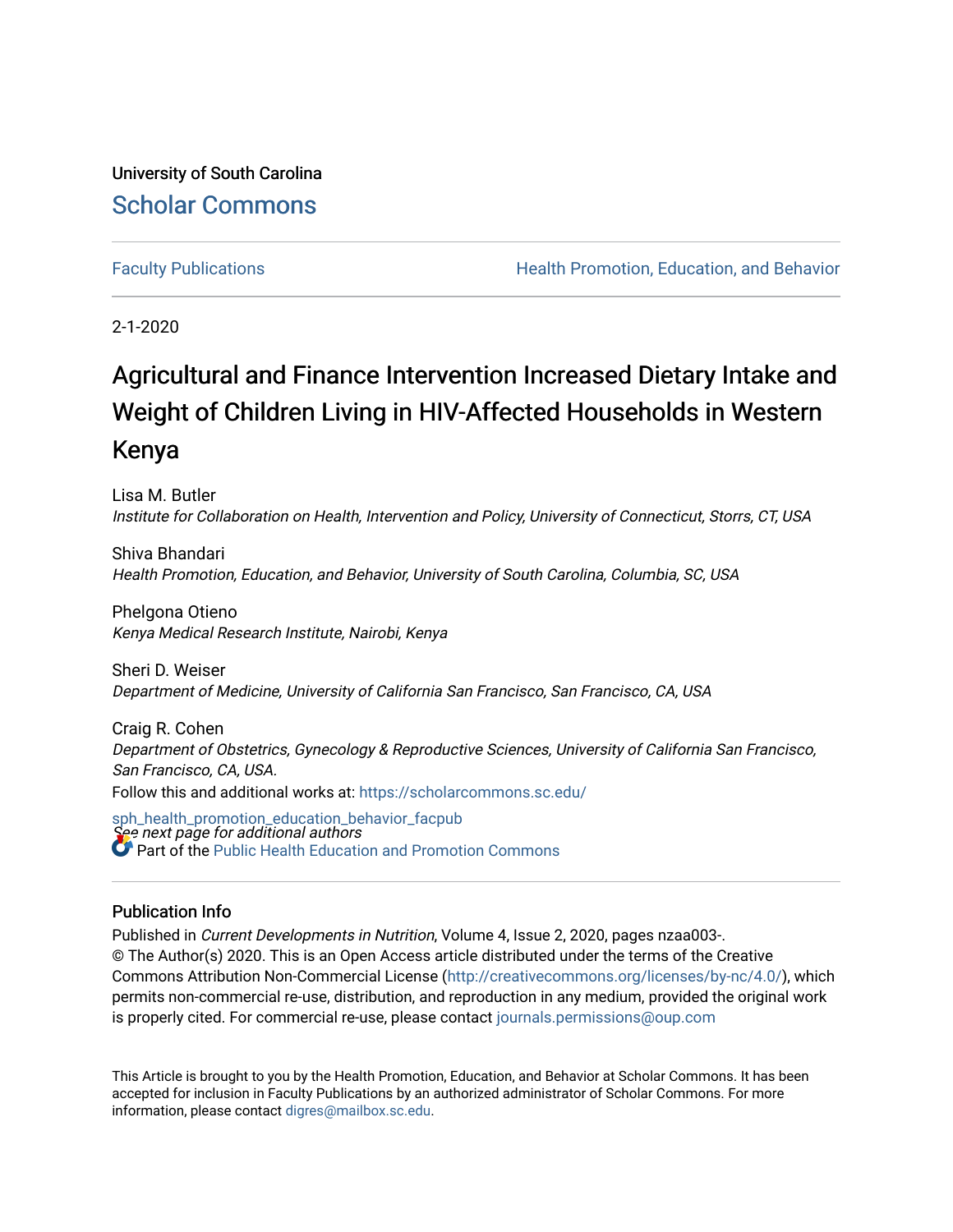## Author(s)

Lisa M. Butler, Shiva Bhandari, Phelgona Otieno, Sheri D. Weiser, Craig R. Cohen, and Edward A. Frongillo Jr.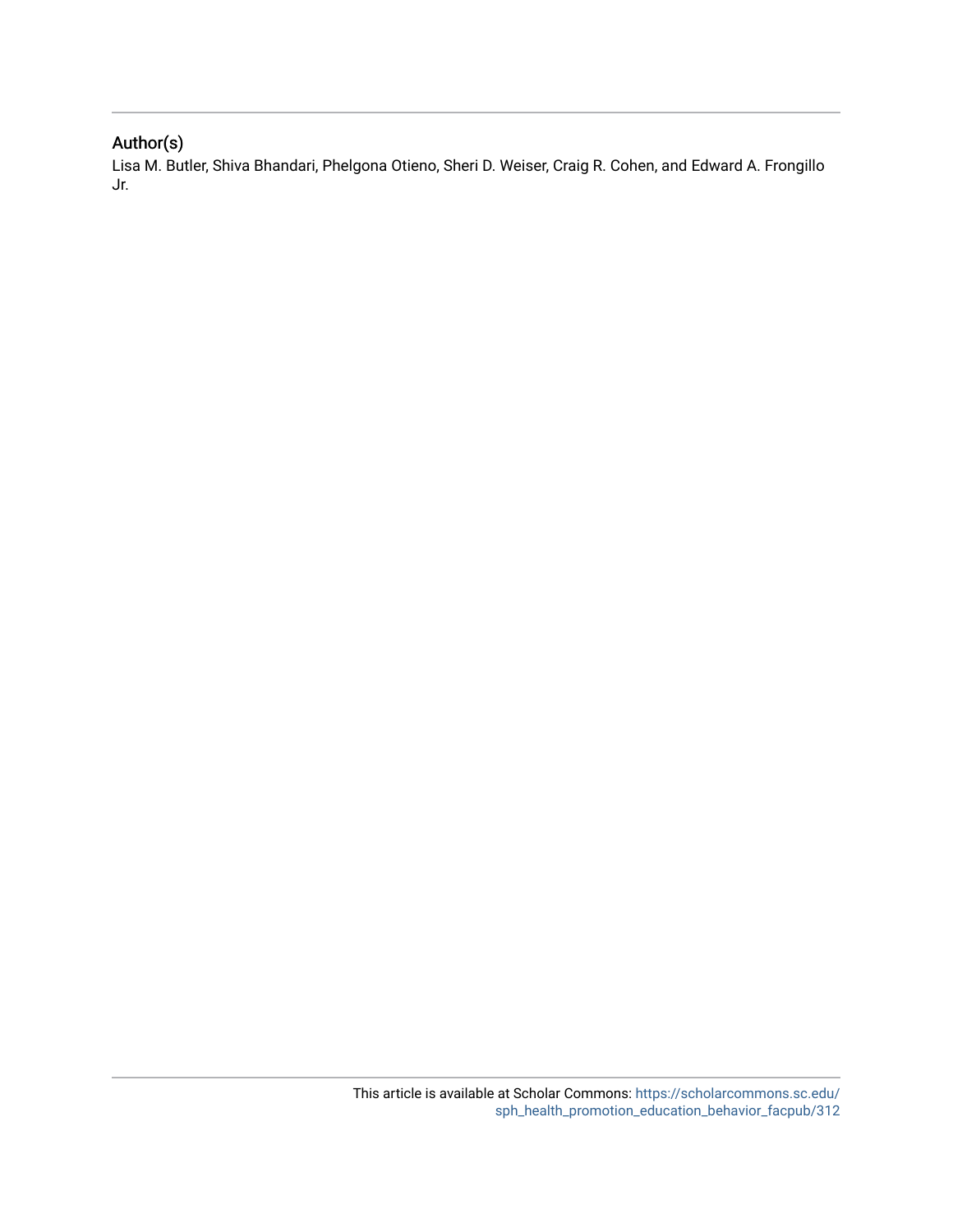<span id="page-2-5"></span><span id="page-2-3"></span><span id="page-2-1"></span>

# **Agricultural and Finance Intervention Increased Dietary Intake and Weight of Children Living in HIV-Affected Households in Western Kenya**

Lisa M Butler,<sup>[1](#page-2-0)</sup> Shiva Bhandari,<sup>2</sup> Phelgona Otieno,<sup>[3](#page-2-2)</sup> Sheri D Weiser,<sup>4</sup> Craig R Cohen,<sup>[5](#page-2-4)[,6](#page-2-5)</sup> and Edward A Frongillo<sup>2</sup>

<span id="page-2-4"></span><span id="page-2-2"></span><span id="page-2-0"></span><sup>1</sup>Institute for Collaboration on Health, Intervention and Policy, University of Connecticut, Storrs, CT, USA; <sup>2</sup>Health Promotion, Education, and Behavior, University of South Carolina, Columbia, SC, USA; <sup>3</sup>Kenya Medical Research Institute, Nairobi, Kenya; <sup>4</sup>Department of Medicine, University of California San Francisco, San Francisco, CA, USA; <sup>5</sup>Department of Obstetrics, Gynecology & Reproductive Sciences, University of California San Francisco, San Francisco, CA, USA; and <sup>6</sup>University of California Global Health Institute, San Francisco, CA, USA

#### **ABSTRACT**

We tested whether a multisectoral household agricultural and finance intervention increased the dietary intake and improved the nutritional status of HIV-affected children. Two hospitals in rural Kenya were randomly assigned to be either the intervention or the control arm. The intervention comprised a human-powered water pump, microfinance loan for farm commodities, and training in sustainable farming practices and financial management. In each arm, 100 children (0–59 mo of age) were enrolled from households with HIV-infected adults 18–49 y old. Children were assessed beginning in April 2012 and every 3 mo for 1 y for dietary intake and anthropometry. Children in the intervention arm had a larger increase in weight (β: 0.025 kg/mo, P = 0.030), overall frequency of food consumption (β: 0.610 times · wk<sup>-1</sup> · mo<sup>-1</sup>, P = 0.048), and intakes of staples (β: 0.222, P = 0.024), fruits and vegetables (β: 0.425, P = 0.005), meat (β: 0.074, P < 0.001), and fat (β: 0.057, P = 0.041). Livelihood interventions have potential to improve the nutrition of HIV-affected children.This trial was registered at clinicaltrials.gov as NCT01548599. Curr Dev Nutr 2020;4:nzaa003.

**Keywords:** children, dietary intake, nutritional status, HIV, Kenya

Copyright © The Author(s) 2020. This is an Open Access article distributed under the terms of the Creative Commons Attribution Non-Commercial License<br>[\(http://creativecommons.org/licenses/by-nc/4.0/\)](http://creativecommons.org/licenses/by-nc/4.0/), which permits non-comm

Manuscript received October 12, 2019. Initial review completed December 18, 2019. Revision accepted January 10, 2020. Published online January 11, 2020.

Supported by National Institute of Mental Health grants 1R34MH094215 (to CRC and SDW) and 1R21MH096645-01 (to LMB), the World Food Programme (to SDW), and the Burke Family Foundation (to SDW).

Author disclosures: the authors report no conflicts of interest.

The funders had no role in data collection, analysis, and interpretation. The content is solely the responsibility of the authors and does not necessarily represent the official views of the NIH. Address correspondence to EAF (e-mail: [efrongil@mailbox.sc.edu\)](mailto:efrongil@mailbox.sc.edu).

#### **Introduction**

HIV/AIDS and household food insecurity are prominent public health issues in sub-Saharan Africa. The number of people living with HIV aged 15–49 y in sub-Saharan Africa increased to 24.2 million in 2018 from 17 million in 2000 [\(1,](#page-5-0) [2\)](#page-5-1), and severe household food insecurity increased from 28% in 2014 to 31% in 2016 [\(3\)](#page-5-2). Kenya has a high burden of HIV/AIDS and food insecurity. The Nyanza region has a high prevalence of HIV (15% among those 15–64 y old) [\(4\)](#page-5-3) with a high prevalence of stunting (23%) [\(5\)](#page-5-4). Undernutrition is prevalent in impoverished Kenya, where 26% of children <5 y old are stunted (i.e., height-for-age  $\langle -2 \text{ SDs of the sex- and age-specific median}$ of the WHO Child Growth Standards), 8% are severely stunted, and 11% are underweight (i.e., weight-for-age <−2 SDs of the Standards median) [\(5\)](#page-5-4).

HIV/AIDS adversely affects household food security and household wealth because of loss of productive household members, decreased income, and increased caregiver burden [\(6\)](#page-5-5). The coexistence of HIV/AIDS and household food insecurity aggravates the health, dietary

intake, and nutrition of adults and children living in the HIV-affected households [\(7–9\)](#page-5-6).

Prior work assessed the impact of nutritional programs on health outcomes of general (non-HIV infected) child populations [\(10–16\)](#page-5-7). Most interventions provided nutritional education, micronutrient supplementation, food fortification, agricultural training, livestock and seeds, and/or food to households, and have been efficacious for growth, disease reduction, and development. There is increasing but insufficient evidence of effectiveness in real-world scenarios. Few studies involved financial interventions aiming to improve nutritional status. Agricultural interventions, such as home or community gardens including agricultural training, improved the dietary diversity of mothers and chil-dren [\(17,](#page-5-8) [18\)](#page-5-9), growth among children  $<$  5 y old [\(19\)](#page-5-10), and household food security [\(19\)](#page-5-10). None of these interventions were among HIV-affected families or included a financial component.

Livelihood interventions targeted to adults may have consequent benefits for children [\(20\)](#page-5-11). We conducted an agricultural and finance intervention among HIV-infected adults and HIV-affected children in the Nyanza region of western Kenya in 2011 [\(21\)](#page-5-12). The results for the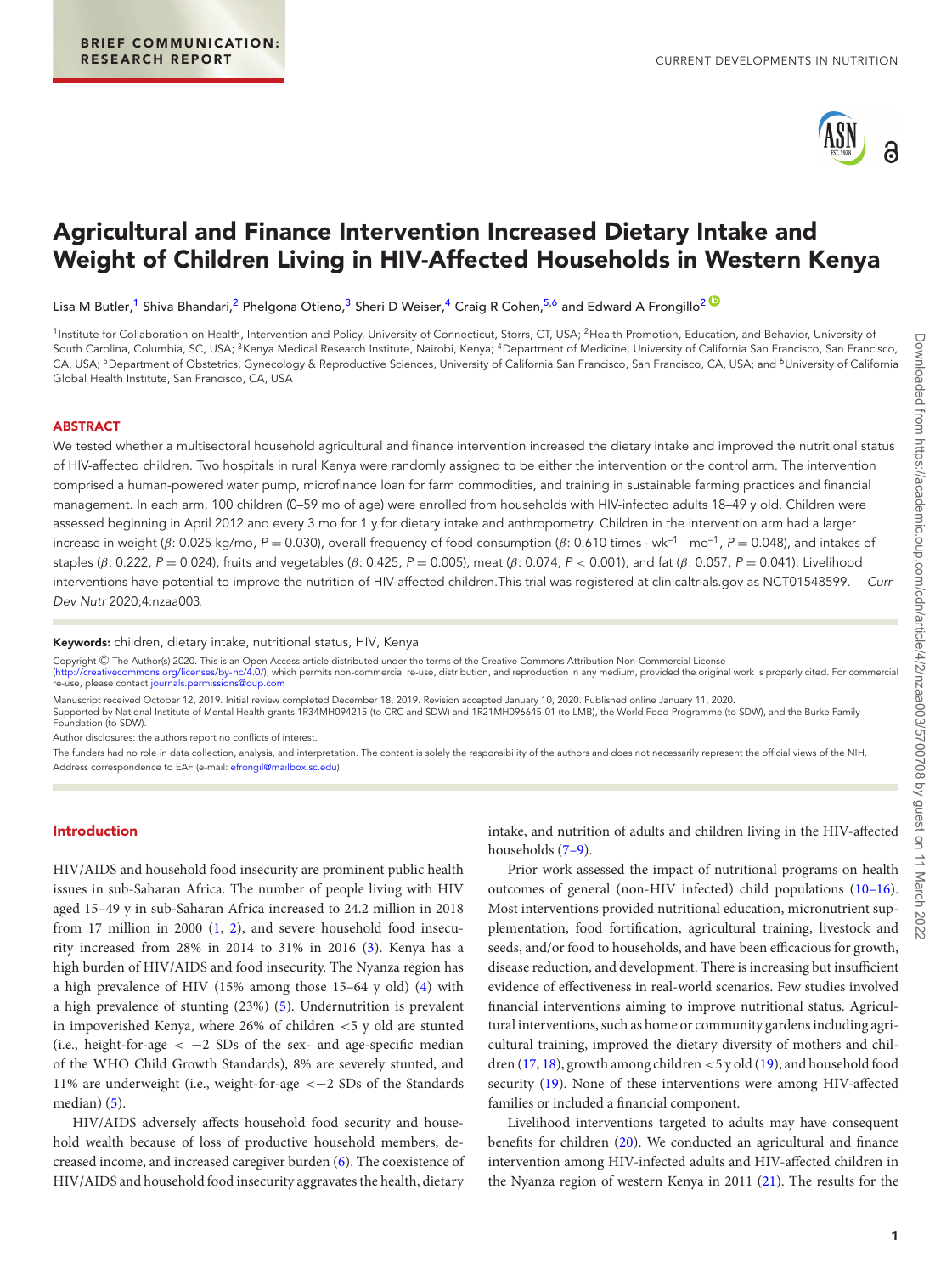adults have been published, showing that the intervention resulted in improved food security, dietary intake, and HIV health outcomes among adults [\(22\)](#page-5-13). We posited that intervention-driven improvements in household food security and wealth would improve access to food and support caretaker physical and mental health and empowerment, which would in turn translate into improved nutrition for children [\(23\)](#page-5-14). This study tested the hypothesis that the Kenyan livelihood intervention provided to households with an HIV-infected adult also improved the dietary intake and nutritional status of children <5 y old living within the same households.

#### **Methods**

#### **Setting**

The study (NCT01548599) was conducted in Rongo sub-County (intervention arm) and Migori County (control arm) government hospitals located in Migori County in the Nyanza region of western Kenya. The population is mostly rural, ethnically homogeneous (>95% members are Luo), and living in dispersed settlements. The major livelihood is subsistence farming and/or fishing, with the major crops for consumption being maize, sorghum, and cassava. The Nyanza region is one of Kenya's most vulnerable regions to food insecurity because rural poor people do not have enough land and irrigation facilities to do subsistence farming [\(24\)](#page-5-15).

#### **Study design**

The study design is detailed elsewhere [\(21,](#page-5-12) [22\)](#page-5-13). Two rural government district hospitals supported by Family AIDS Care & Education Services were randomly assigned as either intervention or control. The hospitals had similar inpatient, outpatient, emergency, maternal, child, and HIV Care and Treatment services. Both had adequate and similar numbers of adults receiving antiretroviral therapy (2394 in the intervention hospital and 2718 in the control hospital in 2012) with nonoverlapping catchment areas, mitigating contamination; the 2 locations were similar in terms of rainfall patterns, health, topography, water access, soil composition, and socioeconomic status. The intervention had 3 components: *1*) the KickStart Water pump and required farm commodities, *2*) training in sustainable farming and financial management provided by the Kenyan Ministry of Agriculture, and *3*) a small loan (\$150) to purchase the water pump and farming implements provided by Adok-Timo, a microfinance institution. Control participants received no intervention; they were eligible for the intervention at the end of the 1-y follow-up period. We enrolled through clinic announcements adults who were receiving antiretroviral therapy, aged 18–49 y, with access to farmland and surface water, with moderate-to-severe food insecurity at enrollment or malnutrition during the preceding year, and willing to save the down payment for the loan. A total of 140 HIV-infected adults (72 intervention, 68 control) were enrolled from April to July 2012. The present study recruited all children aged 0–59 mo (biological or legally fostered) living within the households of index adult participants in the parent study [\(22\)](#page-5-13). We followed children for 1 y every 3 mo, assessing dietary intake, weight, height, and midupper arm circumference (MUAC).

#### **Participant enrollment**

In each arm, we enrolled 100 children aged 0–59 mo and their primary caregiver (biological parent or legal guardian aged 18–49 y) living within the households of index adult participants in the parent study. We excluded children with severe acute malnutrition (<−3 *z* scores of the Standards median) and referred them for immediate care if they were not already in care. We obtained written informed consent from the adult participants for their and for their children's participation.

#### **Primary outcomes**

Dietary intake and nutritional status of children were the primary outcomes. Frequency of consumption of food groups was assessed using a questionnaire adapted from the World Food Programme Food Consumption Score. Mothers or caretakers were asked how often the child drank or ate in the past 3 mo each of 63 food items provided in a list. Response options were "every day," "5–6 times a week," "3–4 times a week," "1-2 times a week," "2-3 times a month," "once a month," "less than once a month," and "never." Ten food groups were created based on major nutrients present in the food items, adapting guidelines for individual dietary diversity developed by the FAO: staples, legumes, fruits and vegetables, meat, dairy, eggs, fat, sugary foods, condiments (spices, chili, garlic, and royco, which were usually served in small quantities), and tea/coffee [\(25\)](#page-5-16). Each food group was represented as number of times consumed per week. The frequencies of consumption of all food groups were summed to obtain the overall frequency of consumption.

Child nutritional status was assessed as weight, height, and MUAC. Three consecutive weights were measured using a SECA portable electronic scale, which can be adjusted to 0 and weigh quickly and accurately. Three consecutive measurements of standing height for children  $\geq$ 24 mo of age and length for children <24 mo of age were taken using a length board. Three MUAC measurements using a measuring tape were taken. If the difference between the first 2 measurements was <0.3 kg or <0.3 cm, the mean of the first 2 measurements was used for the analysis; if the difference was  $\geq$  0.3 kg or  $\geq$  0.3 cm, the mean of all 3 measurements was used.

In the intervention and control arms, over the 5 visits (i.e., 12 mo) weight of the children had 4.8% and 3.4% missing values, respectively. Missing values of height and MUAC were 4.6% and 5.8% in the intervention arm compared with 3.4% and 4.2% in the control arm, respectively. Missing values for overall frequency of food consumption were 20.8% in the intervention arm and 21.4% in the control arm, with similar percentages for specific food groups.

#### **Ethical approval**

The study was approved by the Committee on Human Research at the University of California San Francisco and the Ethical Review Committee at the Kenya Medical Research Institute. The study's purpose was explained to participants and written informed consent was obtained from each adult participant before conducting the survey.

#### **Analysis**

Intention-to-treat, repeated-measures analyses were done in Stata version 13 (StataCorp LP), with child as a random effect and arm, month of visit, and their interaction as fixed effects. Month of visit was continuous. All available data were analyzed assuming missingness at random. We estimated the difference between arms in the linear trends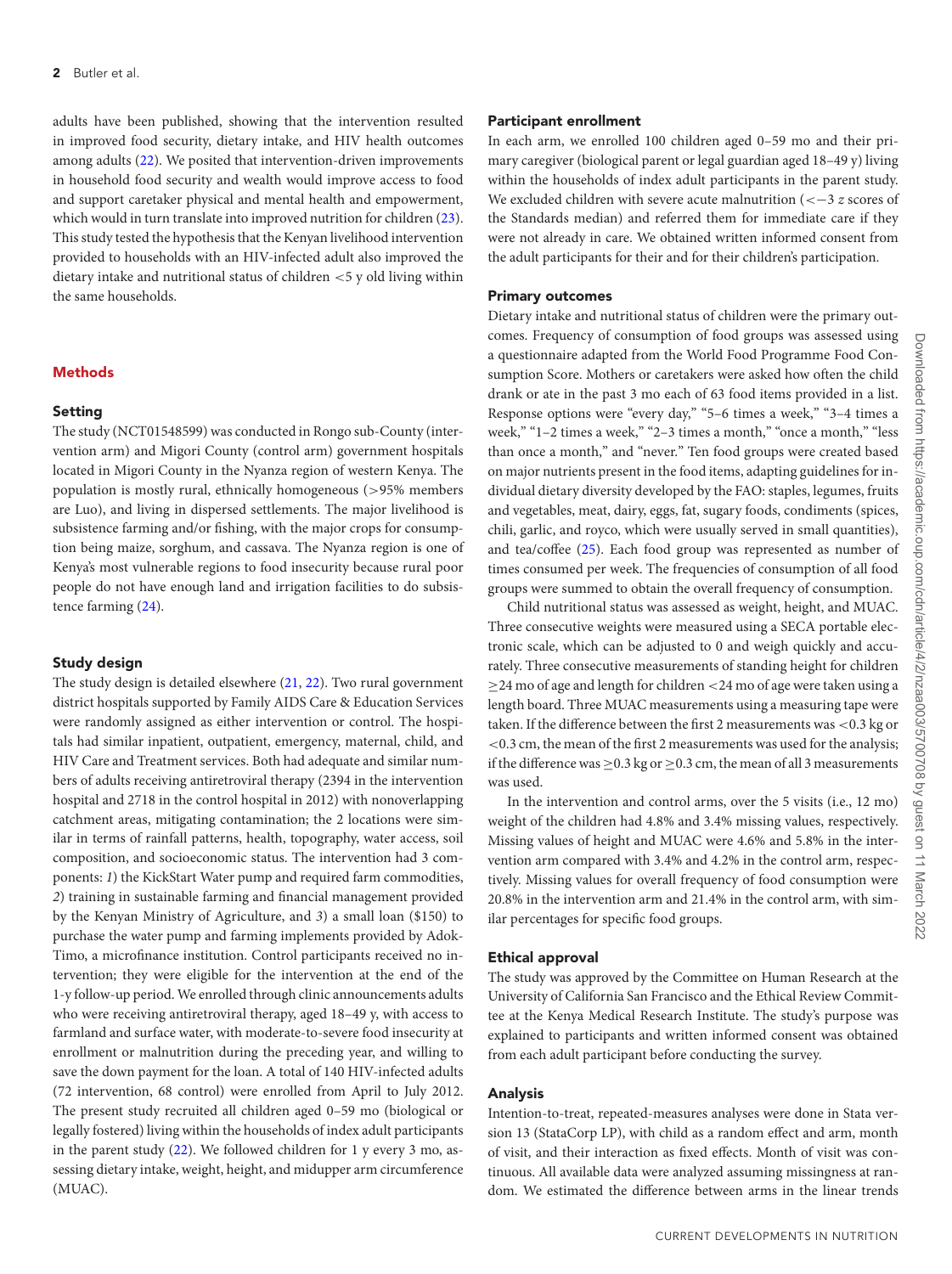<span id="page-4-0"></span>**TABLE 1** Baseline characteristics of children and caretakers enrolled in the study in the control and intervention arms in western Kenya, 2012–2013<sup>1</sup>

|                                       | Control        | Intervention   |
|---------------------------------------|----------------|----------------|
| <b>Baseline characteristics</b>       | arm            | arm            |
| Children                              |                |                |
| Age, mo                               | $31.4 \pm 1.8$ | $31.3 \pm 1.9$ |
| Sex                                   |                |                |
| Male                                  | 54 (56.8)      | 48 (50.0)      |
| Female                                | 41 (43.2)      | 48 (50.0)      |
| Weight, kg                            | $11.9 \pm 0.4$ | $11.8 \pm 0.4$ |
| Height, cm                            | $84.9 \pm 1.6$ | $85.0 \pm 1.6$ |
| Midupper arm circumference,<br>cm     | $15.1 \pm 0.1$ | $14.8 \pm 0.1$ |
| Overall food consumption,<br>times/wk | $83.2 \pm 4$   | $59.3 \pm 3.6$ |
| Caretakers                            |                |                |
| Age, y                                | $30.6 \pm 0.7$ | $29.8 + 0.6$   |
| Sex                                   |                |                |
| Male                                  | 6(6.2)         | 20 (20.8)      |
| Female                                | 90 (93.8)      | 76 (79.2)      |
| Highest level of education            |                |                |
| Primary                               | 74 (77.1)      | 83 (84.7)      |
| Secondary                             | 18 (18.8)      | 14 (14.3)      |
| Above secondary                       | 4 (4.2)        | 1(1.0)         |

<sup>1</sup>Values are n (%) or mean  $\pm$  SE.

over months (i.e., fitting a straight line over months for each arm) using the interaction between arm and month. Because we hypothesized that children in the intervention arm would have a higher slope for the trend over visits in anthropometry and diet (except for condiments and tea/coffee, which would have a lower slope) than children in the control arm, we report 1-tailed *P* values. In sensitivity analyses for dietary intake without 22 children aged <6 mo, inferences were unchanged, with differences in the trends between arms being slightly larger; most of the 22 children consumed some complementary foods by visit 2.

#### **Results**

Children and their caretakers in each arm were similar at baseline (**[Table 1](#page-4-0)**). The overall frequency of food consumption of children and the percentage of female caretakers were higher in the control arm.

Weight of the children across the 12 mo of follow-up increased more in the intervention arm than in the control arm  $(\beta: 0.025 \text{ kg/mol})$  $P = 0.030$  (**[Table 2](#page-4-1)**). Height and MUAC of the children did not differentially increase between the intervention and control arms over months.

Compared with the control arm, intervention children had a larger increasing linear trend over the 12 mo of follow-up in overall consumption of food ( $\beta$ : 0.610 times  $\cdot$  wk<sup>-1</sup>  $\cdot$  mo<sup>-1</sup>,  $P = 0.048$ ) and in consumption of staples ( $\beta$ : 0.222,  $P = 0.024$ ), fruits and vegetables (β: 0.425, *P* = 0.005), meat (β: 0.074, *P* < 0.001), and fat (β: 0.057,  $P = 0.041$ ). Intervention children had a larger decreasing linear trend in intakes of condiments ( $β$ : −0.159,  $P$  < 0.001) and tea/coffee ( $β$ : −0.119, *P* < 0.001) than control children. There were no significant differences

<span id="page-4-1"></span>**TABLE 2** Differences between intervention and control arms across 12 mo of follow-up in weight, height, MUAC, and frequency of food consumed among children (aged 0–59 mo) in western Kenya, 2012–2013<sup>1</sup>

| <b>Outcomes</b>                      | Trend in<br>control arm<br>(per month) | Trend in<br>intervention<br>arm (per<br>month) | <b>Difference</b><br>in trend<br>between<br>arms (per<br>month) | P value (for<br>difference<br>in trend<br>between<br>arms) |
|--------------------------------------|----------------------------------------|------------------------------------------------|-----------------------------------------------------------------|------------------------------------------------------------|
| Anthropometry                        |                                        |                                                |                                                                 |                                                            |
| Weight, kg                           | 0.136                                  | 0.161                                          | 0.025                                                           | 0.030                                                      |
| Height, cm                           | 0.708                                  | 0.745                                          | 0.037                                                           | 0.122                                                      |
| MUAC, cm                             | $-0.011$                               | $-0.014$                                       | $-0.003$                                                        | 0.352                                                      |
| Consumption of food groups, times/wk |                                        |                                                |                                                                 |                                                            |
| Overall                              | 1.367                                  | 1.977                                          | 0.610                                                           | 0.048                                                      |
| <b>Staples</b>                       | 0.131                                  | 0.353                                          | 0.222                                                           | 0.024                                                      |
| Legumes                              | $-0.018$                               | 0.034                                          | 0.052                                                           | 0.064                                                      |
| Fruits and<br>vegetables             | 0.260                                  | 0.685                                          | 0.425                                                           | 0.005                                                      |
| Meat                                 | $-0.009$                               | 0.065                                          | 0.074                                                           | < 0.001                                                    |
| Dairy                                | 0.160                                  | 0.130                                          | $-0.030$                                                        | 0.274                                                      |
| Eggs                                 | 0.013                                  | 0.011                                          | $-0.002$                                                        | 0.457                                                      |
| Fat                                  | 0.155                                  | 0.212                                          | 0.057                                                           | 0.041                                                      |
| Sugar                                | 0.224                                  | 0.357                                          | 0.133                                                           | 0.028                                                      |
| Condiments                           | 0.189                                  | 0.030                                          | $-0.159$                                                        | < 0.001                                                    |
| Tea/coffee                           | 0.180                                  | 0.061                                          | $-0.119$                                                        | < 0.001                                                    |

<sup>1</sup>Intention-to-treat, repeated-measures analyses specifying child as a random effect and arm, month of visit, and their interaction as fixed effects were used to estimate the difference between arms in the linear trends over months (i.e., fitting a straight line over months for each arm) as the interaction between arm and month. MUAC, midupper arm circumference.

between arms in the trends over months in intakes of legumes, dairy, and eggs.

#### **Discussion**

The livelihood intervention that improved household food security, dietary intake, and health outcomes for HIV-infected adults [\(22\)](#page-5-13) also improved weight and dietary intake of children living in the households. The 3 intervention components likely worked together to increase food security and household wealth through improved production of crops and selling surplus in markets [\(22\)](#page-5-13). The increased food security and wealth likely improved physical [\(22\)](#page-5-13) and mental health [\(26,](#page-6-0) [27\)](#page-6-1) and empowerment of the caretakers [\(28\)](#page-6-2), which ultimately led to improved infant and young child feeding and body weight. Height and MUAC of children did not differentially improve between arms. Determinants other than dietary intake such as size at birth, pregnancy duration, water, sanitation, and illness influence linear growth and MUAC of children [\(29\)](#page-6-3) and more time may have been needed to see effects on height or MUAC.

These findings are consistent with those from a study of ultrapoor households in Bangladesh where women were provided incomeearning opportunities and strengthened sociopolitical support to build self-awareness, confidence, and income [\(20\)](#page-5-11). That program improved economic status and food security and resulted in multiple benefits for women. Children fully exposed to the program (i.e., both before and after birth) had better weight-for-height (but not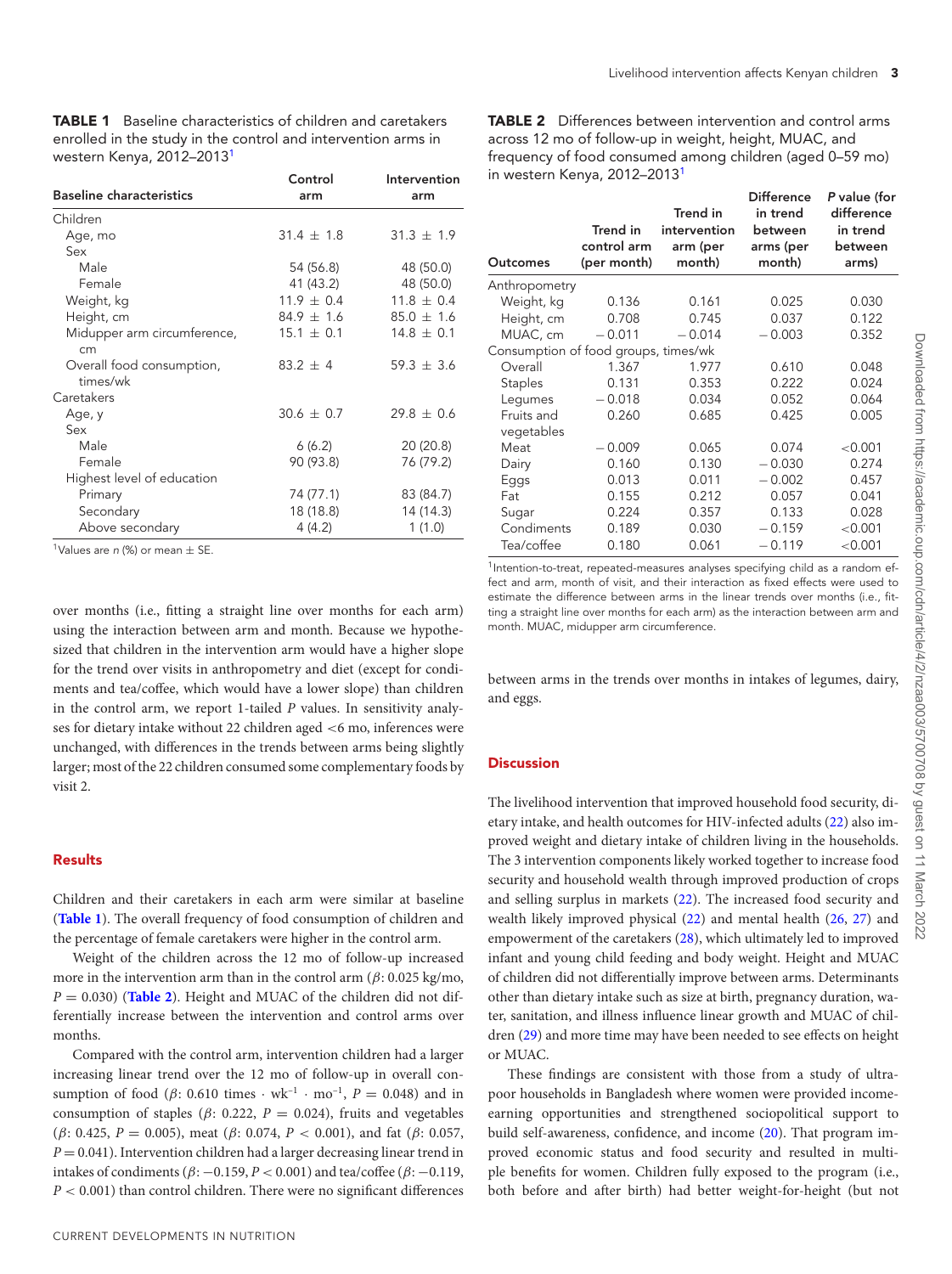better height-for-age) than children living in households without the program [\(20\)](#page-5-11).

Although randomly assigning 2 hospitals to intervention and control may have reduced selection bias, having only 2 prevented definitively separating intervention effects from potential other factors and accounting for variation between the hospitals. The 12-mo follow-up period was long enough to test for differential increases in weight and dietary intake but perhaps not for other anthropometric outcomes. We included children of adults who visited the hospitals for antiretroviral therapy and who had access to farming land and surface water, which might limit the generalizability of the results to other populations.

In conclusion, a nutrition-sensitive [\(30\)](#page-6-4) agricultural and finance intervention that improved household food security, dietary intake, and health among HIV-infected adults improved the weight and dietary intake of children <5 y old living in the households. Livelihood interventions have potential to produce consequent positive effects in children living in HIV-affected households and should be further developed and studied in larger samples with longer follow-up as part of HIV management efforts in Kenya and similar settings.

#### **Acknowledgments**

We acknowledge the data collection team from Kenya Medical Research Institute, support from the Kenyan Ministry of Health, and staffs of the Rongo and Migori hospitals.

The authors' responsibilities were as follows—LMB, PO, SDW, CRC, and EAF: designed the study and conducted the research; SB and EAF: analyzed the data and drafted the manuscript; and all authors: read and approved the final manuscript.

#### **References**

- <span id="page-5-0"></span>1. Dwyer-Lindgren L, Cork MA, Sligar A, Steuben KM, Wilson KF, Provost NR, Mayala BK, VanderHeide JD, Collison ML, Hall JB, et al. Mapping HIV prevalence in sub-Saharan Africa between 2000 and 2017. Nature 2019;570:189–93.
- <span id="page-5-1"></span>2. UNAIDS. AIDSinfo datasheet [Internet]. Geneva (Switzerland): UNAIDS; 2019 [cited 2019 Sept 9]. Available from: [http://aidsinfo.unaids.org/.](http://aidsinfo.unaids.org/)
- <span id="page-5-2"></span>3. FAO, International Fund for Agricultural Development, UNICEF, World Food Programme, WHO. The state of food security and nutrition in the world 2017. Building resilience for peace and food security. Rome: FAO; 2017.
- <span id="page-5-3"></span>4. Kimanga DO, Ogola S, Umuro M, Ng'ang'a A, Kimondo L, Murithi P, Muttunga J, Waruiru W, Mohammed I, Sharrif S, et al. Prevalence and incidence of HIV infection, trends, and risk factors among persons aged 15– 64 years in Kenya: results from a nationally representative study. J Acquir Immune Defic Syndr 2014;66(Suppl 1):S13–26.
- <span id="page-5-4"></span>5. Kenya National Bureau of Statistics, Ministry of Health, National AIDS Control Council (NACC), Kenya Medical Research Institute (KEMRI), National Council for Population and Development (NCPD), ICF International. Kenya Demographic and Health Survey, 2014. Nairobi (Kenya): Kenya National Bureau of Statistics; 2015.
- <span id="page-5-5"></span>6. Weiser SD, Young SL, Cohen CR, Kushel MB, Tsai AC, Tien PC, Hatcher AM, Frongillo EA, Bangsberg DR. Conceptual framework for understanding the bidirectional links between food insecurity and HIV/AIDS. Am J Clin Nutr 2011;94:1729s–39s.
- <span id="page-5-6"></span>7. Xu T, Wu Z, Rou K, Duan S, Wang H. Quality of life of children living in HIV/AIDS-affected families in rural areas in Yunnan, China. AIDS Care 2010;22:390–6.
- 8. Sherr L, Skeen S, Hensels IS, Tomlinson M, Macedo A. The effects of caregiver and household HIV on child development: a community-based longitudinal study of young children. Child Care Health Dev 2016;42:890–9.
- 9. Akulima M, Ikamati R, Mungai M, Samuel M, Ndirangu M, Muga R. Food banking for improved nutrition of HIV infected orphans and vulnerable children; emerging evidence from quality improvement teams in high food insecure regions of Kiambu, Kenya. Pan Afr Med J 2016;25:4.
- <span id="page-5-7"></span>10. Bhutta ZA, Ahmed T, Black RE, Cousens S, Dewey K, Giugliani E, Haider BA, Kirkwood B, Morris SS, Sachdev HP, et al. What works? Interventions for maternal and child undernutrition and survival. Lancet 2008;371: 417–40.
- 11. Olney DK, Pedehombga A, Ruel MT, Dillon A. A 2-year integrated agriculture and nutrition and health behavior change communication program targeted to women in Burkina Faso reduces anemia, wasting, and diarrhea in children 3–12.9 months of age at baseline: a cluster-randomized controlled trial. J Nutr 2015;145:1317–24.
- 12. Osei A, Pandey P, Nielsen J, Pries A, Spiro D, Davis D, Quinn V, Haselow N. Combining home garden, poultry, and nutrition education program targeted to families with young children improved anemia among children and anemia and underweight among nonpregnant women in Nepal. Food Nutr Bull 2017;38:49–64.
- 13. Kumar N, Nguyen PH, Harris J, Harvey D, Rawat R, Ruel MT. What it takes: evidence from a nutrition- and gender-sensitive agriculture intervention in rural Zambia. J Dev Effect 2018;10:341–72.
- 14. Miller LC, Joshi N, Lohani M, Rogers B, Loraditch M, Houser R, Singh P, Mahato S. Community development and livestock promotion in rural Nepal: effects on child growth and health. Food Nutr Bull 2014;35:312–26.
- 15. Schreinemachers P, Patalagsa MA, Uddin N. Impact and cost-effectiveness of women's training in home gardening and nutrition in Bangladesh. J Dev Effect 2016;8:473–88.
- 16. Hotz C, Loechl C, de Brauw A, Eozenou P, Gilligan D, Moursi M, Munhaua B, van Jaarsveld P, Carriquiry A, Meenakshi JV. A large-scale intervention to introduce orange sweet potato in rural Mozambique increases vitamin A intakes among children and women. Br J Nutr 2012;108:163–76.
- <span id="page-5-8"></span>17. Dulal B, Mundy G, Sawal R, Rana PP, Cunningham K. Homestead food production and maternal and child dietary diversity in Nepal: variations in association by season and agroecological zone. Food Nutr Bull 2017;38: 338–53.
- <span id="page-5-9"></span>18. Verbowski V, Talukder Z, Hou K, Sok Hoing L, Michaux K, Anderson V, Gibson R, Li KH, Lynd LD, McLean J, et al. Effect of enhanced homestead food production and aquaculture on dietary intakes of women and children in rural Cambodia: a cluster randomized controlled trial. Matern Child Nutr 2018;14:e12581.
- <span id="page-5-10"></span>19. Talukder A, Haselow N, Osei A, Villate E, Reario D, Kroeun H, SokHoing L, Uddin A, Dhunge S, Quinn V. Homestead food production model contributes to improved household food security and nutrition status of young children and women in poor populations: lessons learned from scaling-up programs in Asia (Bangladesh, Cambodia, Nepal and Philippines) [Internet]. Field Actions Sci Rep 2010;(Special Issue 1) [cited 2019 Sept 9]. Available from: [https://journals.openedition.org/factsreports/404.](https://journals.openedition.org/factsreports/404)
- <span id="page-5-11"></span>20. Jalal CS, Frongillo EA. Effect of poverty reduction program on nutritional status of the extreme poor in Bangladesh. Food Nutr Bull 2013;34:402–11.
- <span id="page-5-12"></span>21. Cohen CR, Steinfeld RL, Weke E, Bukusi EA, Hatcher AM, Shiboski S, Rheingans R, Scow KM, Butler LM, Otieno P, et al. Shamba Maisha: pilot agricultural intervention for food security and HIV health outcomes in Kenya: design, methods, baseline results and process evaluation of a clusterrandomized controlled trial. Springerplus 2015;4:122.
- <span id="page-5-13"></span>22. Weiser SD, Bukusi EA, Steinfeld RL, Frongillo EA, Weke E, Dworkin SL, Pusateri K, Shiboski S, Scow K, Butler LM, et al. Shamba Maisha: randomized controlled trial of an agricultural and finance intervention to improve HIV health outcomes. AIDS 2015;29:1889–94.
- <span id="page-5-14"></span>23. Engle PL, Menon P, Haddad L. Care and nutrition: concepts and measurement. World Dev 1999;27:1309–37.
- <span id="page-5-15"></span>24. Government of Kenya. District development plan: Migori. Migori (Kenya): District Commissioner's Office, Government of Kenya; 2008.
- <span id="page-5-16"></span>25. FAO. Guidelines for measuring household and individual dietary diversity. Rome: Food and Agricultural Organization (FAO); 2011.